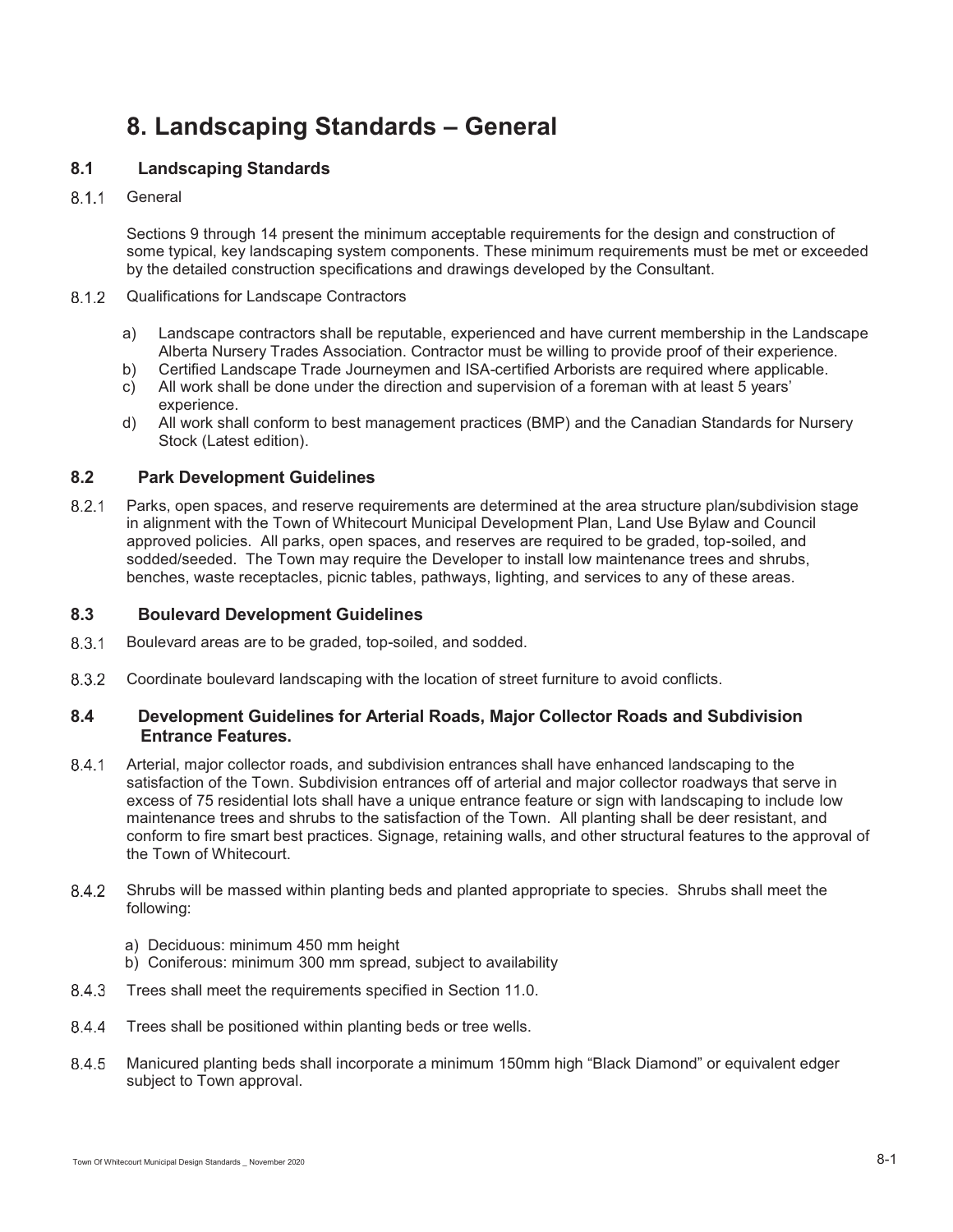- All manicured planting beds shall incorporate a minimum of 100 mm organic mulch (i.e. wood chip mulch) or 75 mm depth inorganic mulch (i.e. decorative crushed granular, crushed shale, or washed rock) to the satisfaction of the Town. Mulch shall be pulled away from the bases of tree trunks and shrub stems as per landscape engineering standard drawing.
- 8.4.7 Islands shall not be grassed unless specifically directed or authorized by the Town.
- Free-standing architectural features (i.e. signs, sculptures, entry gates, etc.) shall not be located within grassed areas.
- All paving stones, paving stone headers, concrete, or other special hard surfaced verge or walk shall be subject to the review and acceptance of the Town.
- Typical cross-section details for island and median planting plans shall show all underground infrastructures.
- 8.4.11 Retaining walls shall be engineered.

### **8.5 Walkway Design Guidelines**

- Areas adjacent to walkways and trails must be graded, top-soiled, and sodded
- 8.5.2 All pathways and trails are to be illuminated in accordance with the current edition of the Transportation Association of Canada (TAC) guidelines.
- Trees shall be required adjacent to all walkways along arterial and collector roadways, as well as subdivision entrances, unless otherwise approved by the Town.
- 8.5.4 Provide a minimum of five trees for every 35 m of walkway where trees are required. Shrubs may be substituted at the rate of seven shrubs for every one tree.
- 8.5.5 Trees and shrubs shall meet the requirements specified in Section 11.0.

### **8.6 Major Utility Right-of-Way Design Guidelines**

- 8.6.1 Major utility right-of-ways shall include landscape improvements. Where the utility authority does not approve of landscaping within their right-of-ways, the requirement for all or a portion of the landscaping may be waived, subject to the authorization of the Town.
- Right-of-way landscape improvements may range from low maintenance naturalization to more formal landscape designs, depending on the existing landscape character established within the right-of-way.
- 8.6.3 Healthy, vigorous trees within or abutting the right-of-way shall be preserved. Any trees that are requested to be removed are subject to Town of Whitecourt approval.
- Landscape improvements for major utility right-of-ways shall be in accordance with the applicable sections of these Design Standards and subject to the review and acceptance of the Town and the applicable utility authorities.

## **8.7 Public Utility Lot Design Guidelines**

- 8.7.1 PULs shall be graded, top-soiled, and seeded or sodded, to the approval of the Town of Whitecourt.
- 8.7.2 Provide a minimum of 80 trees per hectare within the PUL. Shrubs may be substituted at the rate of seven shrubs for every one tree.
- 8.7.3 Trees and shrubs shall meet the requirements specified in Section 11.0.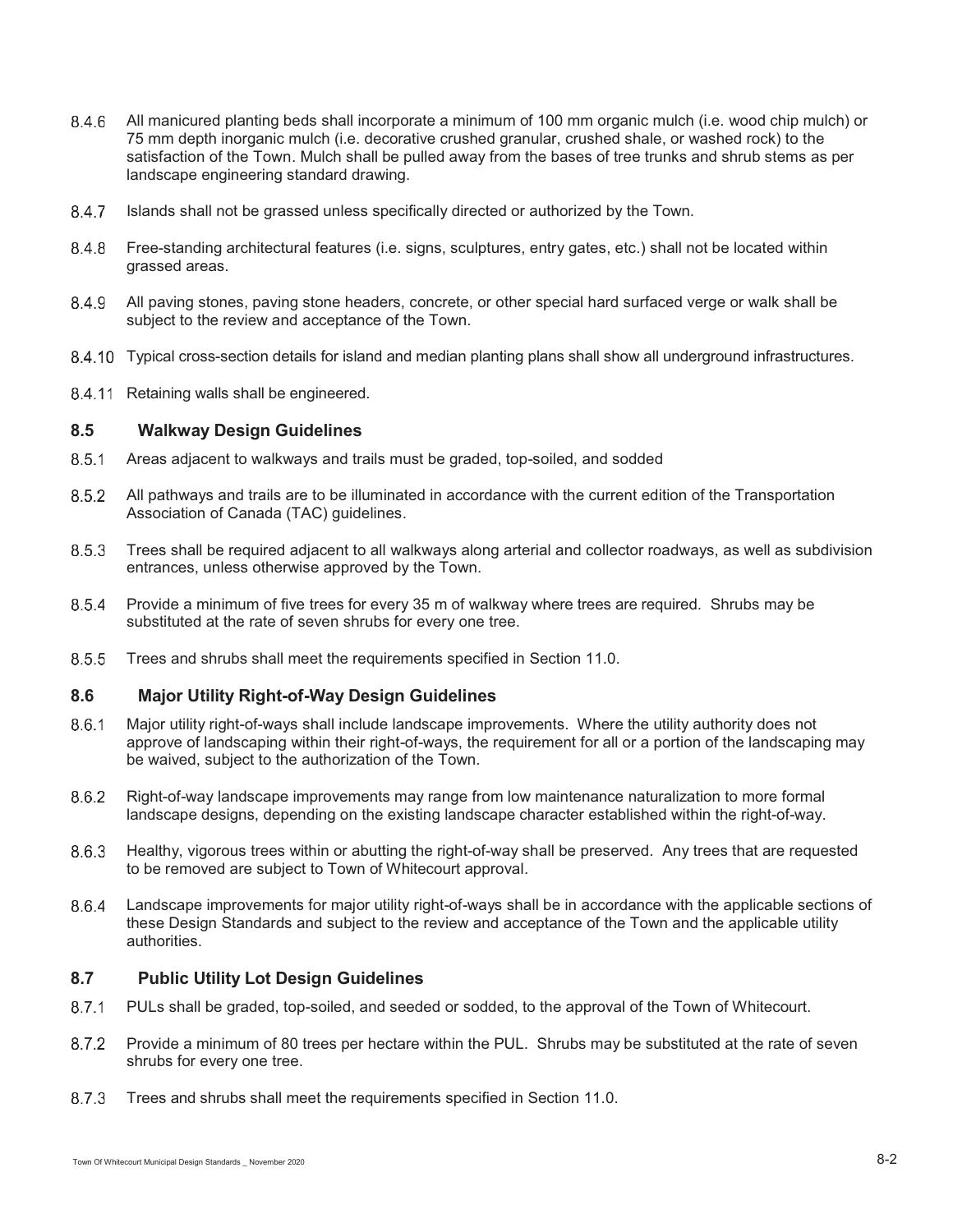- 8.7.4 Healthy, vigorous trees within or abutting the PUL shall be preserved. Any trees that are requested to be removed are subject to Town of Whitecourt approval.
- 8.7.5 Pedestrian access may be required to be provided within a PUL to ensure connectivity for trail users.

# **8.8 Stormwater Management Facilities in Parks Design Guidelines**

- 8.8.1 Dry ponds and areas surrounding new stormwater management facilities must be graded, topsoiled, and seeded or sodded.
- Plant materials will be selected with consideration to hydrological characteristics, soil characteristics, facility side slopes, and intended park use.
- 8.8.3 Provide a minimum of 80 trees per hectare within the public lands around the facility, above normal water level. Shrubs may be substituted for trees at a rate of seven shrubs for one tree.
- 8.8.4 Trees shall meet the requirements specified in Section 11.0.
- 8.8.5 Shrubs must meet the requirements of Section 8.5.2.
- 8.8.6 Inlets and outlets shall be landscaped with mass planting and large rocks, or acceptable alternative concrete revetment, to provide visual screening and security buffering for the public.
- 8.8.7 Where possible, relatively flat open areas should be designed to encourage active recreational uses.
- 8.8.8 Special or unique park features (i.e.: artificially pumped dry streams, special play courts, bridges, and other architectural or structural features) must be designed by suitable, accredited professionals, as applicable. All such features which are to be located below the 1:5-year flood line shall be designed to withstand this event to the satisfaction of the Town. Such features may be subject to a maintenance reserve, to be established by the Developer.

# **8.9 Naturalization Design Guidelines**

- Existing natural and naturalized areas affected by Subdivision development, which cannot be protected during construction, shall be restored with native plant materials consistent with the surrounding environment, new drainage patterns, soil conditions, and ecological rehabilitation. In such cases, the Town shall be consulted during the design to assist in planning, the selection of appropriate replacement plant materials, and the retaining of wildlife corridors.
- 8.9.2 The Developer's landscape architect shall design an appropriate mix of native trees, shrubs, ground covers, and native seed mixes, consistent with these Design Standards, to rehabilitate affected naturalized and natural areas.
- The landscape architect shall, when required, coordinate this restoration with other consultants to implement geotechnical, structural, and bioengineering principles and recommendations.
- Landscape drawings shall identify all existing plant communities to be established and all other information necessary to implement the proposed landscape improvements.
- The landscape architect shall specify all tree, shrub, and ground cover sizes. A tree mix of 60% coniferous and 40% deciduous is recommended.
- To establish healthy growing environments, 10% of all plant materials shall be of larger sizes.
- Forestry stock, seedlings, deciduous tree whips, propagated cuttings, and rooted cuttings may be acceptable for use, subject to Town inspection and acceptance prior to installation.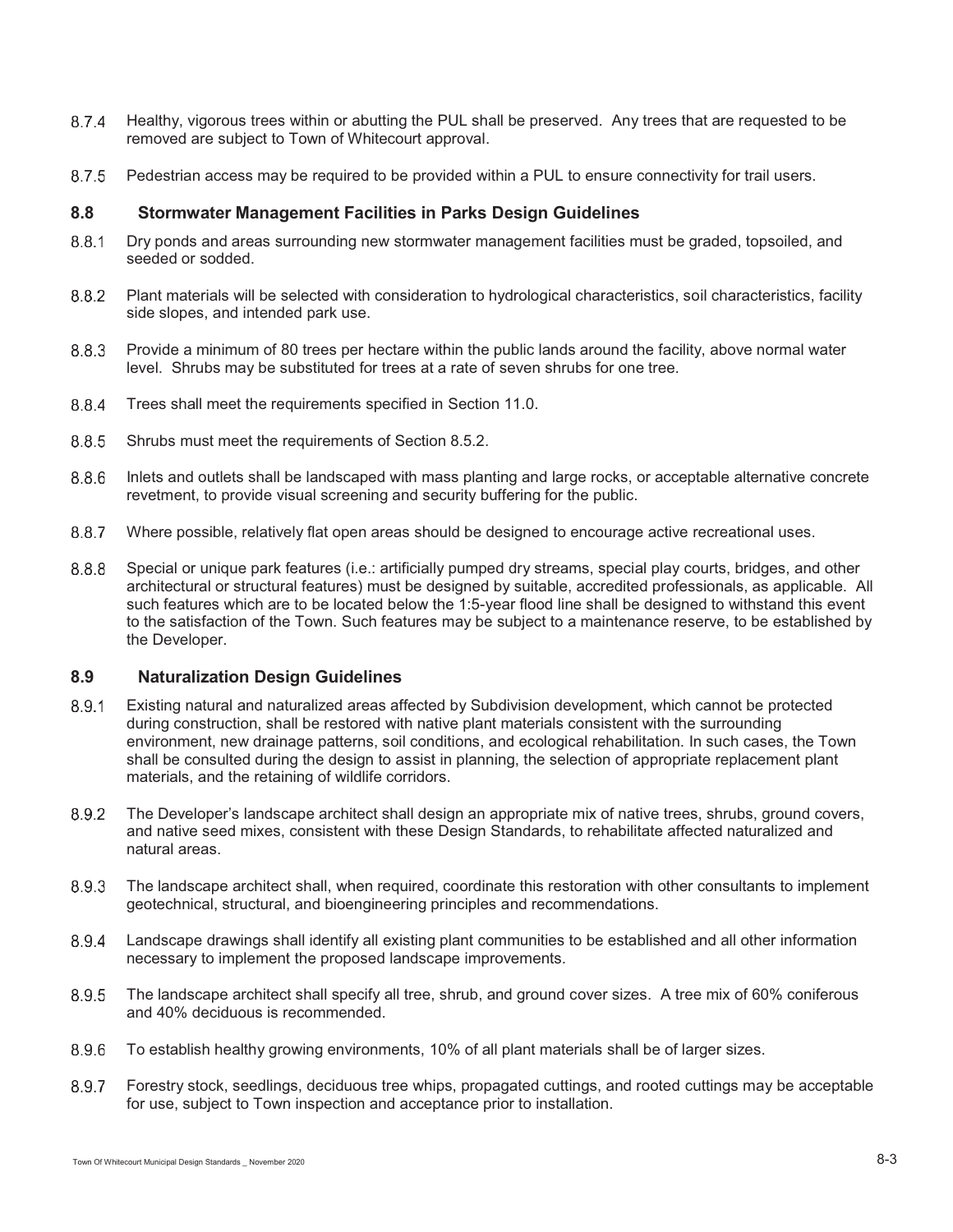- Appropriate plant installation specifications and details shall be included on landscape drawings.
- 8.9.9 Herbicides may be used to eradicate vegetation on natural slopes prior to planting of trees and shrubs, subject to the review and acceptance of the Town. No chemical treatment shall be permitted within 30 m of any body of water.

## **8.10 Environmental Reserve Design Guidelines**

- At no time shall encroachment into any natural area or designated buffer area occur without express written consent from the Town of Whitecourt. Environmental reserves shall be temporarily fenced and otherwise protected from adjacent construction.
- 8.10.2 Any environmental reserve areas damaged during construction must be rehabilitated to the satisfaction of the Town of Whitecourt.

# **8.11 Multiple Family, Institutional, Commercial, or Industrial, Site Design Guidelines**

- 8.11.1 The front properties of a development shall be used for ornamental plantings only. Property owners are required to landscape the boulevard and the property from the back of the sidewalk up to their property line that is adjacent to the public roadway. Deciduous trees must be planted at regular intervals, and coniferous trees must be planted in clusters of 3, 5, or 7 etc. Trees must be located a minimum of 2 m from property line, and must avoid any conflict with Utility lines. Sightlines must be considered for the building and any site signage appurtenances. Maintenance shall be the responsibility of the Developer/Owner, and not the Town.
- 8.11.2 In order to reduce incompatible characteristics of abutting properties with different land use districts, minimum landscaping standards shall be applied to planting buffers on the interior property lines of the most intense land use.
- 8.11.3 Refer to Appendix E for Landscaping Templates for Buffers and Perimeter Planting on Interior Lots.

### **8.12 Fencing Design Guidelines**

- 8.12.1 All fencing shall be subject to Town of Whitecourt approval.
- 8.12.2 Uniform fencing shall be provided and installed by the developer adjacent to and at the following locations and shall not hinder sight lines:
	- -Arterial roadways
	- - Parks and playfields (trees/shrubs and other landscaping methods are preferred over fencing to buffer parks and playfields adjacent to a roadway, however, park structure and amenities must be adequately setback from the roadway to provide a safe distance from any vehicular traffic)
	- $\bullet$ Public walkways and public utility lots
	- -School sites
	- -Town owned lands (i.e. fire hall sites, etc.)
	- -Multiple family sites
	- -Neighbourhood commercial sites
	- -Institutional sites
	- -Other areas as required by the Town.

## **8.13 Site Amenity Design Guidelines**

 Furniture shall be provided by the Developer and placed at strategic locations through the Subdivision. Refer to Section 14.0. The Town shall maintain the right to stipulate specific requirements for furniture.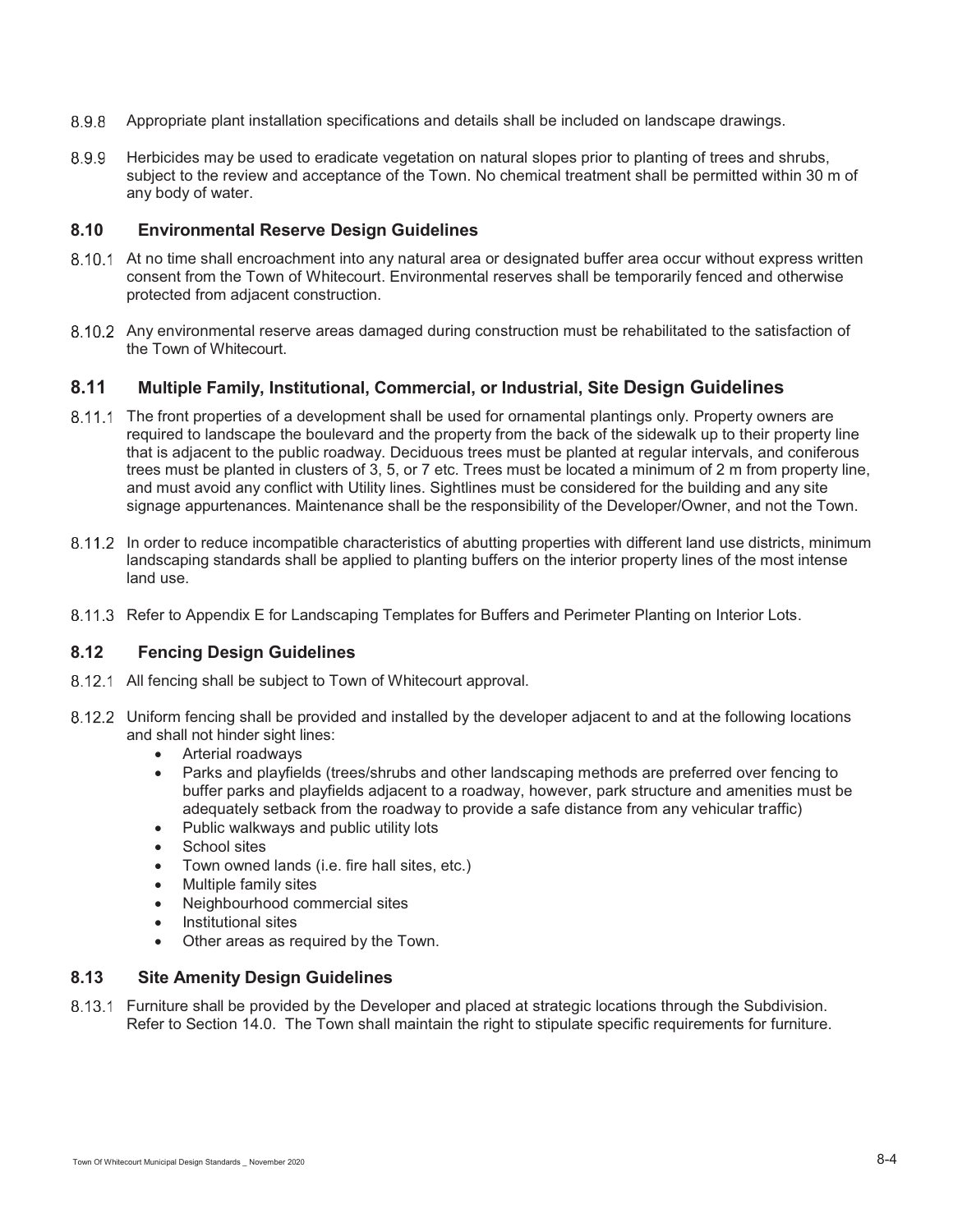# **8.14 Trail Design Guidelines**

- a.) Trails shall be 2.5m wide paved. See Engineering Standard Drawings
- b.) Trail heads shall have gates and lighting installed at all entrances.

# **8.15 General Guidelines – Construction Inspection Process**

- 8.15.1 The Developer's Landscape Architect shall ensure that the contractor(s) adhere to the following procedures through the construction process:
	- a) Ensure that utility locates are performed prior to any construction, including Alberta First Call and other appropriate authorities.
	- b) Review and approve all below grade utilities flagged before construction commences.
	- c) Ensure that Erosion control measure and safety measure i.e. signage, barricades, etc. are arranged prior to any construction.
	- d) Protect existing landscaped areas including natural areas, sod, trees and shrubs.
	- e) Arrange for a project initiation meeting on site with Town Representative to ensure there is a clear understanding of the Town's requirements during construction, establish a construction start date, and agree upon the progress schedule and subsequent inspection stages.
	- f) Approve rough grading, topsoil spreading, new seeding and sodding, new tree locations.
	- g) Approve plant materials prior to installation.
	- h) Coordinate review of topsoil and recommend amendments as required. Contact Town to review topsoil.
	- i) Direct the review and inspection of all construction and installation while in progress.
- 8.15.2 The Town will inspect plant materials prior to installation for vigor and form requirements and the existence of disease or pests if requested.
- 8.15.3 The Developer's Landscape Architect shall notify the Town's representative 2 business days in advance at each stage of construction when the work is ready for inspection.
- 8.15.4 Contractor(s) shall provide details of the source location in writing if requested by the Town.
- 8.15.5 The failure of construction to comply with approved plans and specifications will be considered sufficient cause to stop work or invoke the security clauses of the Development Agreement. Construction deficiencies shall be rectified to meet the appropriate plans and specifications, at the Developer's expense.
- 8.15.6 The Developer's Landscape Architect shall submit a request to the Town in writing for plant material substitutions. If approved, the Developer's Landscape Architect shall identify the approved changes on the red line or plan of record drawing, as appropriate.
- Every precaution shall be taken not to damage, injure or mark existing structures or landscaping on town owned property. Should the developer, its consultants, contractors, employees, or equipment incur any damage, it shall be restored at the developer's expense to the satisfaction of the Town. If remediation work is not done by the developer, the work will be complete by the appropriate Town department or delegate at the developer's expense.
- 8.15.8 The Developer shall ensure that adjacent property is protected from dust, sand, and wet soil during construction. It is the Developer's responsibility to ensure all debris is removed from adjacent lands, and construction damage is repaired to its original condition.

# **8.16 Additional Guidelines – Construction Completion Certificate**

In addition to the guidelines provided in Section 1.19, the following guidelines apply to the Construction Completion Certificates (CCCs) for landscaping activities.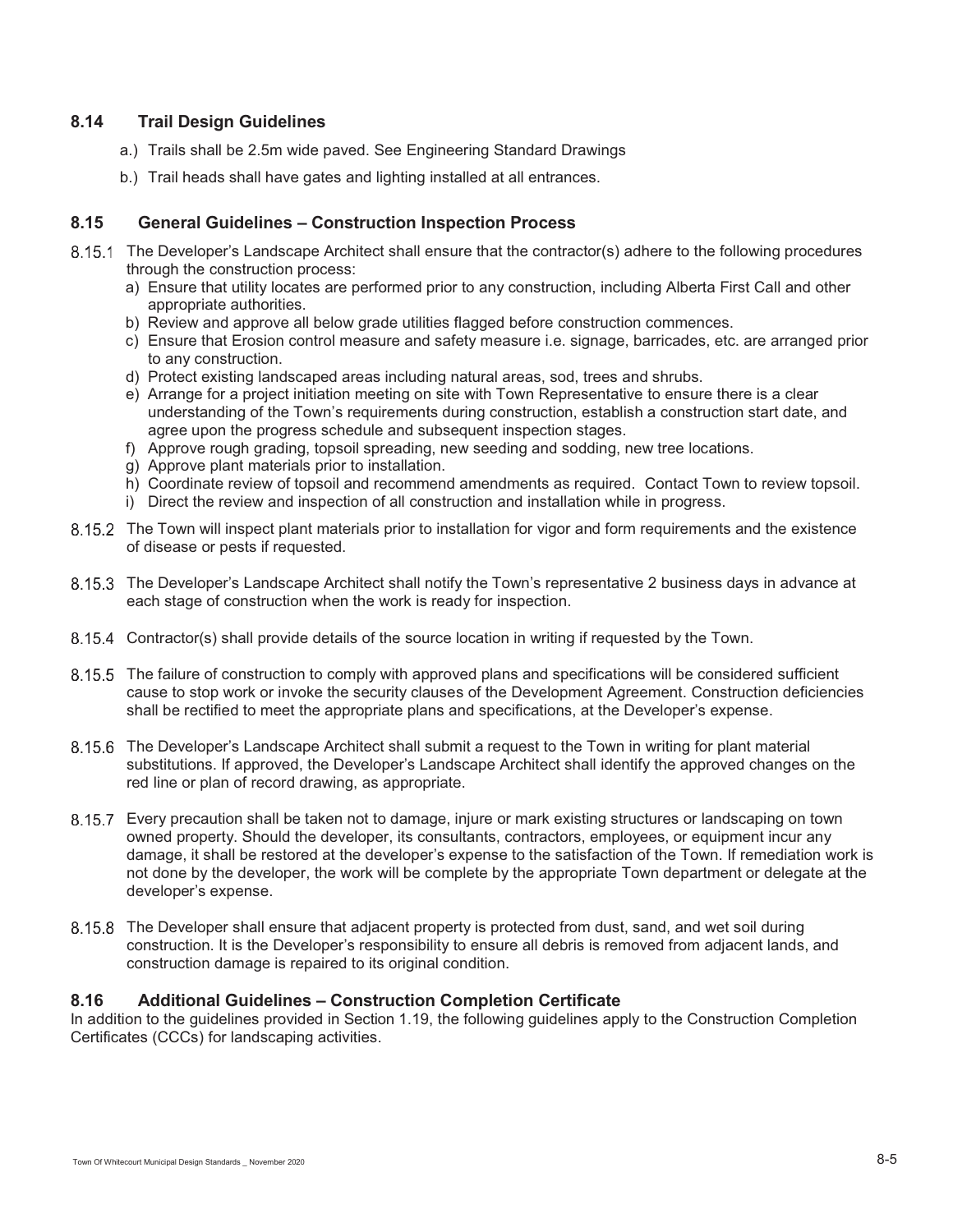- When landscape construction work is satisfactorily complete, the Developer's Landscape Architect shall submit a written request for a CCC inspection of the works using the form provided in Appendix B-2. The request shall include a maintenance schedule, three (3) copies of the approved or redline drawings at an 11x17 size, and PDF submitted electronically or on a USB.
- 8.16.2 Landscape CCC includes the following:
	- a.) Turf and Plantings for Boulevards, including planting islands and entrance features.
	- b.) Turf and Planting for MR, ER, PUL, SWMF, Road Boulevards
	- c.) Parks, Park Amenities and Playground Equipment
	- d.) Hard Surfaces and Special Pavements
	- e.) Fencing
- 8.16.3 In preparation for acceptance of the development by the Town, CCCs shall be issued subject to the following conditions and procedures:
	- a.) All stages must be 100% complete prior to a CCC inspection for landscaping. Boulevards must be 100% complete prior to a CCC inspection for landscaping.
	- b.) The Developer's Landscape Architect, contractor(s), and the Town Representatives shall attend the CCC inspections. Attendees shall be requested to sign the CCC form to show agreement with any noted deficiencies.
	- c.) CCC inspections for all sod/seeded areas will occur once grass is established at minimum to second cutting.
	- d.) Following the CCC inspection, the Town will forward a copy of the inspection report listing all deficiencies to the Landscape Architect, or delegate, and the contractor.
	- e.) All deficiencies identified during the CCC inspection shall be repaired or corrected within a maximum of 3 weeks. Upon the correction of all listed deficiencies, the Landscape Architect or Delegate will request a re-inspection. If all deficiencies are corrected, the Town will approve the CCC. If deficiencies are not corrected by the agreed date, the Developer's Landscape Architect must request a new CCC inspection. The maintenance period will commence from the CCC approval date.
	- f.) The Developer shall maintain all work prior to the CCC and during the maintenance period after the CCC approval dates.
- CCC inspections may be requested at any time. At the discretion of the Town of Whitecourt and weather permitting and site amenities can be inspected year round, provided snow cover, temperature, and other considerations do not prevent the ability to perform a thorough inspection. If an inspection occurs after October 15 of any year additional warranty is required as described in Appendix B.

# **8.17 Maintenance**

- 8.17.1 Upon issuance of the CCC, a two-year maintenance period for all landscaping activities is required.
- 8.17.2 If a CCC inspection occurs after October 15 of any year additional warranty may be required.
- Maintenance shall include but not be limited to pruning, watering, fertilizing, cultivating, mowing, weeding, re-seeding, top dressing, aerating, sweeping, raking, replanting, mulching, tightening and repair of guy wires and stakes, resetting plants to proper grades or upright position, restoration of the planting saucer, application of such sprays, wraps, or other materials as necessary to keep plantings free of insects, rodents, weed, diseases and in vigorous and viable condition.
- All grounds must be kept in a clean and tidy condition and the Developer shall be responsible for repairing any damages that occur during the Maintenance Period.
- The Developer shall immediately report any damage caused through maintenance to the Town and complete repairs and replacements to the approval of the Town within seven (7) days from date of approval given for repair/replacement.